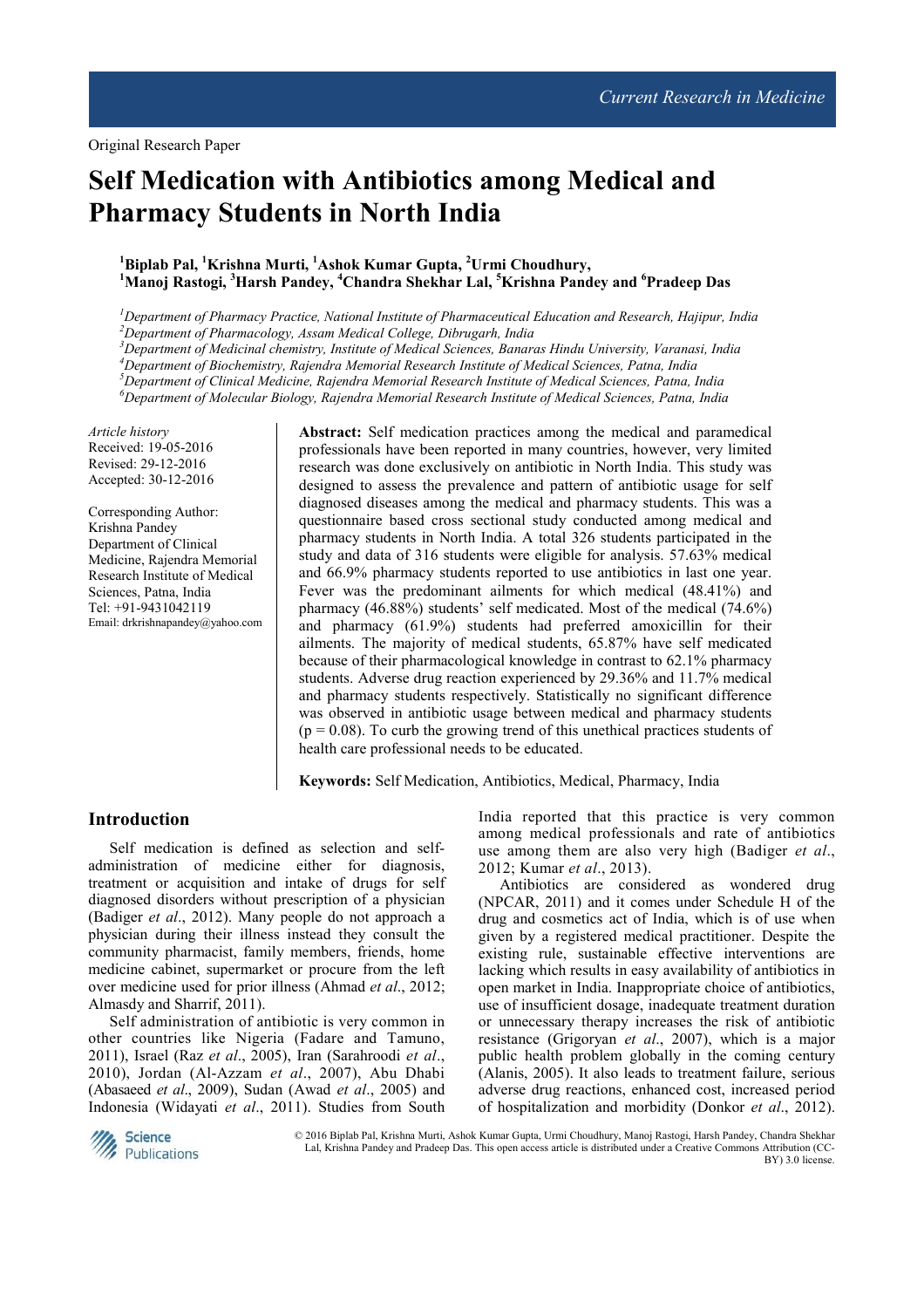As pharmacy and medical students play a significant role in health care decision making and they represent a major part of community that is highly qualified, trained and superior in medical and health related information. So identification and evaluation of self medication pattern and perception among them needs to be considered for making different interventional strategies.

## **Materials and Methods**

This study was a questionnaire based cross sectional study, conducted among the medical students of two medical colleges located in Assam and Uttar Pradesh in India and pharmacy graduates of National Institute of Pharmaceutical Education and Research (NIPER), Hajipur, Bihar, India. This study was conducted between January to April, 2015. Students who participated in the study were explained about the aim of the study. They were ensured about anonymity and confidentiality of the information collected. Written informed consent was taken from all the students. The questionnaire was chosen from previous studies and modified according to the local needs (Awad and Eltayeb, 2007; Kumar *et al*., 2013). The questionnaire had questions related to demographic information of the participants, name of the antibiotics, indication for use, the information source about the antibiotic, their dose, reasons for self administration and idea about self medication etc. Questionnaire was administered during the lecture session to the participating students. The filled questionnaires were evaluated for their completeness and only the data from the completely entered questionnaires were taken for analysis. The collected data were analyzed using Microsoft excel and Statistical Packages for Social Sciences (SPSS) version 16. The results obtained were presented in percentage and Chi-square test was used to find out the association among the variables. P value <0.05 was considered for statistical significance.

## **Results**

A total 326 students participated in the study; the data of 316 students were filled consistently and completely. Thus, the data of 316 students were eligible for analysis, of which 177 were medical and 139 pharmacy students. The majority of medical and pharmacy students were males (75.1% Vs. 70.5%). Total numbers of medical and pharmacy students indulging in self medication were 126 and 111 respectively. Among the medical students 96  $(72.1\%)$  males and 30  $(68.1\%)$  females were found indulging in self medication. Among pharmacy students 77 (78.5%) males and 34 (82.9%) females were found practicing self medication (Table 1). The prevalence of antibiotics usage among medical and pharmacy students were found to be 71.1% (n = 126) and 79.8% (n = 111) in their lifetime, whereas in last one year 57.6% medical and 66.9% pharmacy students had indulged in self medication.

 The purpose for which the medical students used antibiotic were mostly for fever (48.4%), diarrhea (47.6%) followed by cough  $(46\%)$  and sore throat  $(43.6\%)$ whereas, the predominant ailments for which pharmacy students was fever (46.8%) followed by cough (30.6%), sore throat (29.7%) and diarrhea (23.4%) (Table 2).

 Antibiotics commonly used by the students are shown in Table 3. The most common antibiotic used by the medical students was amoxicillin (74.6%) and least commonly was doxycycline (2.3%), whereas among Pharmacy students amoxicillin (42.3%) was the most frequently used antibiotic followed by azithromycin (41.4%) and neomycin (0.9%).

The majority of medical students (65.8%) used self medication because they thought that they had sufficient pharmacological knowledge about the antibiotics in contrast to 62.1% of the pharmacy students (Table 4). 29.3% of medical students reported adverse drug reaction during the course of treatment, whereas only 11.7% pharmacy students experienced the same. Regarding completion of the treatment course, 72.2% of medical students took full course of antibiotic therapy in contrast to 33.3% of pharmacy students.

The most common source of information for medical students on preferred antibiotics for self medication was previous doctor's prescription (61.1%) followed by academic knowledge (58.7%), whereas for pharmacy students, academic knowledge (55.8%) followed by their own experience (33.3%) (Table 5).

| <b>Pharmacy students</b>  |                     |                               |         |
|---------------------------|---------------------|-------------------------------|---------|
| Gender                    | Total $(n = 139)$   | Self medication $(n = 111)$   | P value |
| Male                      | 98                  | 77 (78.5%)                    | 0.56    |
| Female                    | 41                  | 34 (82.9%)                    |         |
| Mean age (years) $\pm$ SD | $24.1 \pm 0.96$     |                               |         |
| <b>Medical students</b>   |                     |                               |         |
| Gender                    | Total ( $n = 177$ ) | Self medication ( $n = 126$ ) |         |
| Male                      | 133                 | $96(72.1\%)$                  | 0.61    |
| Female                    | 44                  | $30(68.1\%)$                  |         |
| Mean age (years) $\pm$ SD | $22.7 \pm 1.22$     |                               |         |
| Self medication           |                     |                               |         |
| Medical students          |                     | 126(71.18%)                   | 0.08    |
| Pharmacy students         |                     | 111(79.85%)                   |         |

Table 1. Characteristics of the study participants ( $N = 316$ )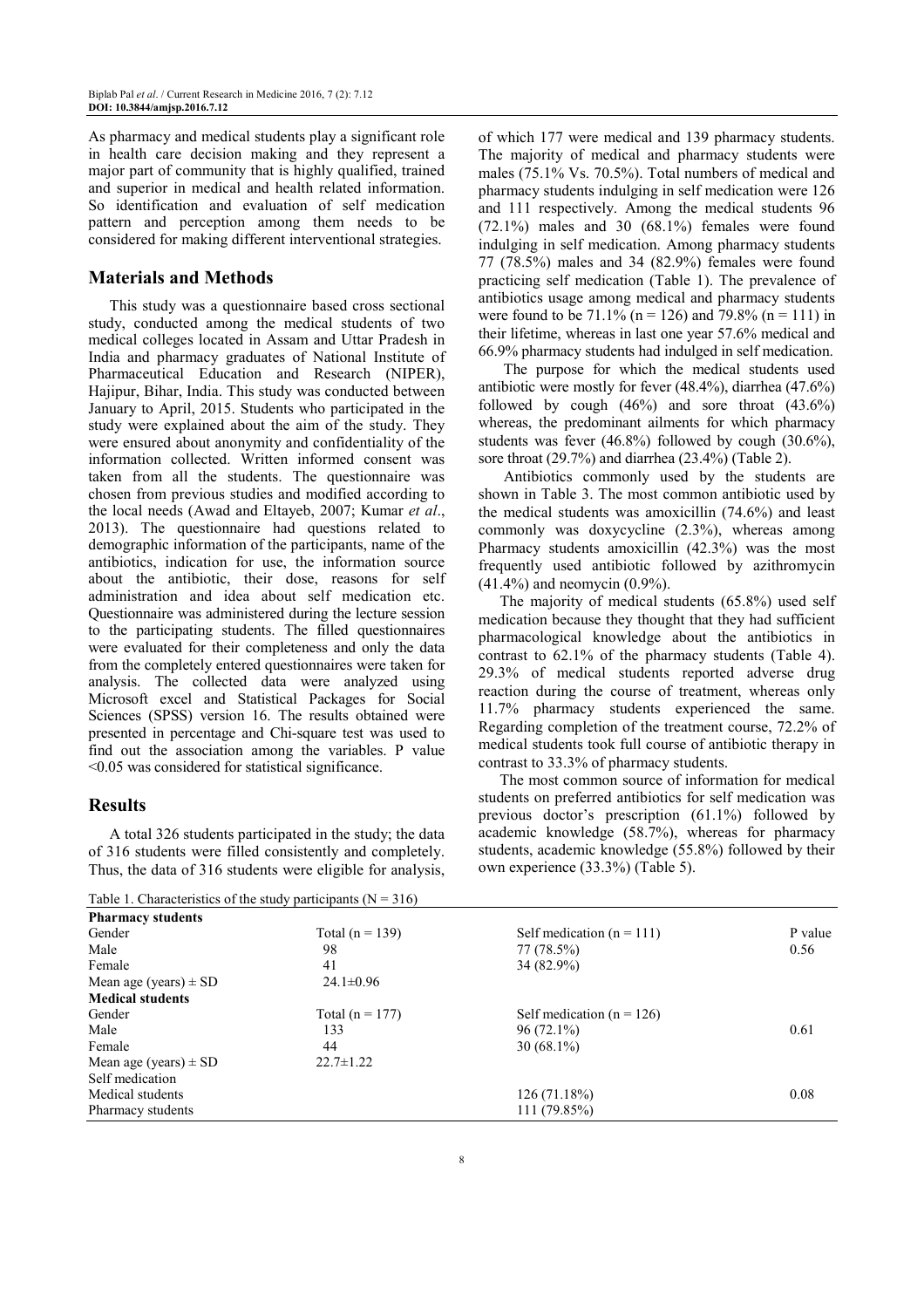#### Biplab Pal *et al*. / Current Research in Medicine 2016, 7 (2): 7.12 **DOI: 10.3844/amjsp.2016.7.12**

## Table 2. Indications for self medication

|                         | Frequency $(\% )$ |                        |  |
|-------------------------|-------------------|------------------------|--|
| Indications             | Medical $(N=126)$ | Pharmacy ( $N = 111$ ) |  |
| Fever                   | 61(48.4)          | 52(46.8)               |  |
| Cough                   | 58(46)            | 34(30.6)               |  |
| Sore throat             | 55(43.6)          | 33(29.7)               |  |
| Diarrhea                | 60(47.6)          | 26(23.4)               |  |
| Runny nose              | 53(42)            | 18(16.2)               |  |
| Aches and pain          | 18(14.2)          | 15(13.5)               |  |
| Skin wounds             | 14(11.1)          | 14(12.6)               |  |
| Nasal congestion        | 38(30.1)          | 11(9.9)                |  |
| Conjunctivitis          | 8(6.3)            | 7(6.3)                 |  |
| Vomiting                | 27(21.4)          | 4(3.6)                 |  |
| Urinary tract infection | 33(26.1)          | 4(3.6)                 |  |
| Other                   | 2(1.5)            | 1(0.9)                 |  |

Table 3. Types of antibiotics commonly self prescribed

|                             | Frequency $(\% )$     |                        |  |
|-----------------------------|-----------------------|------------------------|--|
| Antibiotics                 | Medical ( $N = 126$ ) | Pharmacy ( $N = 111$ ) |  |
| Amoxicillin                 | 94(74.6)              | 47(42.3)               |  |
| Azithromycin                | 78(61.9)              | 46(41.4)               |  |
| Ciprofloxacin               | 18(14.2)              | 26(23.4)               |  |
| Amoxicillin/Clavulanic acid | 74(58.7)              | 20(18)                 |  |
| Metronidazole               | 35(27.7)              | 20(18)                 |  |
| Norfloxacin                 | 39(30.9)              | 15(13.5)               |  |
| Ofloxacin                   | 27(21.4)              | 13(11.7)               |  |
| Cefalosporin                | 22(17.4)              | 9(8.1)                 |  |
| Tinidazole                  | 5(3.9)                | 7(6.3)                 |  |
| Ampicillin                  | 58(46)                | 5(4.5)                 |  |
| Tetracycline                | 7(5.5)                | 3(2.7)                 |  |
| Doxycycline                 | 3(2.3)                | 3(2.7)                 |  |
| Chloramphenicol             | 9(7.1)                | 3(2.7)                 |  |
| Penicillin                  | 11(8.7)               | 3(2.7)                 |  |
| Sulfonamide                 | 26(20.6)              | 2(1.8)                 |  |
| Co-trimoxazole              | 16(12.6)              | 2(1.8)                 |  |
| Neomycin                    | 13(10.3)              | 1(0.9)                 |  |

## Table 4. Reasons for self medication

|                                      | Frequency $(\% )$     |                        |  |
|--------------------------------------|-----------------------|------------------------|--|
| Reasons                              | Medical ( $N = 126$ ) | Pharmacy ( $N = 111$ ) |  |
| Sufficient pharmacological knowledge | 83(65.87)             | 69(62.1)               |  |
| To save time                         | 80(63.49)             | 43(38.7)               |  |
| Avoid crowd at outpatient department | 47(37.3)              | 33(29.7)               |  |
| Cost saving                          | 39(30.95)             | 29(26.1)               |  |
| Lack of physician                    | 0(0.00)               | 1(0.9)                 |  |
| Privacy                              | 6(4.76)               | 0(0.00)                |  |
| Others                               | 5(3.96)               | 0(0.00)                |  |

Table 5. Source of information about antibiotics

|                                      | Frequency $(\% )$     |                        |  |
|--------------------------------------|-----------------------|------------------------|--|
| Information source                   | Medical ( $N = 126$ ) | Pharmacy ( $N = 111$ ) |  |
| Academic knowledge                   | 74(58.7)              | 62(55.8)               |  |
| My own experience                    | 61(48.4)              | 37(33.3)               |  |
| Previous doctor's prescription       | 77(61.1)              | 27(24.3)               |  |
| Recommended by community pharmacists | 28(22.2)              | 14(12.6)               |  |
| Opinion of friends                   | 24(19)                | 14(12.6)               |  |
| Opinion of family members            | 16(12.6)              | 11(9.9)                |  |
| Recommended by seniors               | 31(24.6)              | 3(2.7)                 |  |
| The advertisement                    | 0(0.00)               | 3(2.7)                 |  |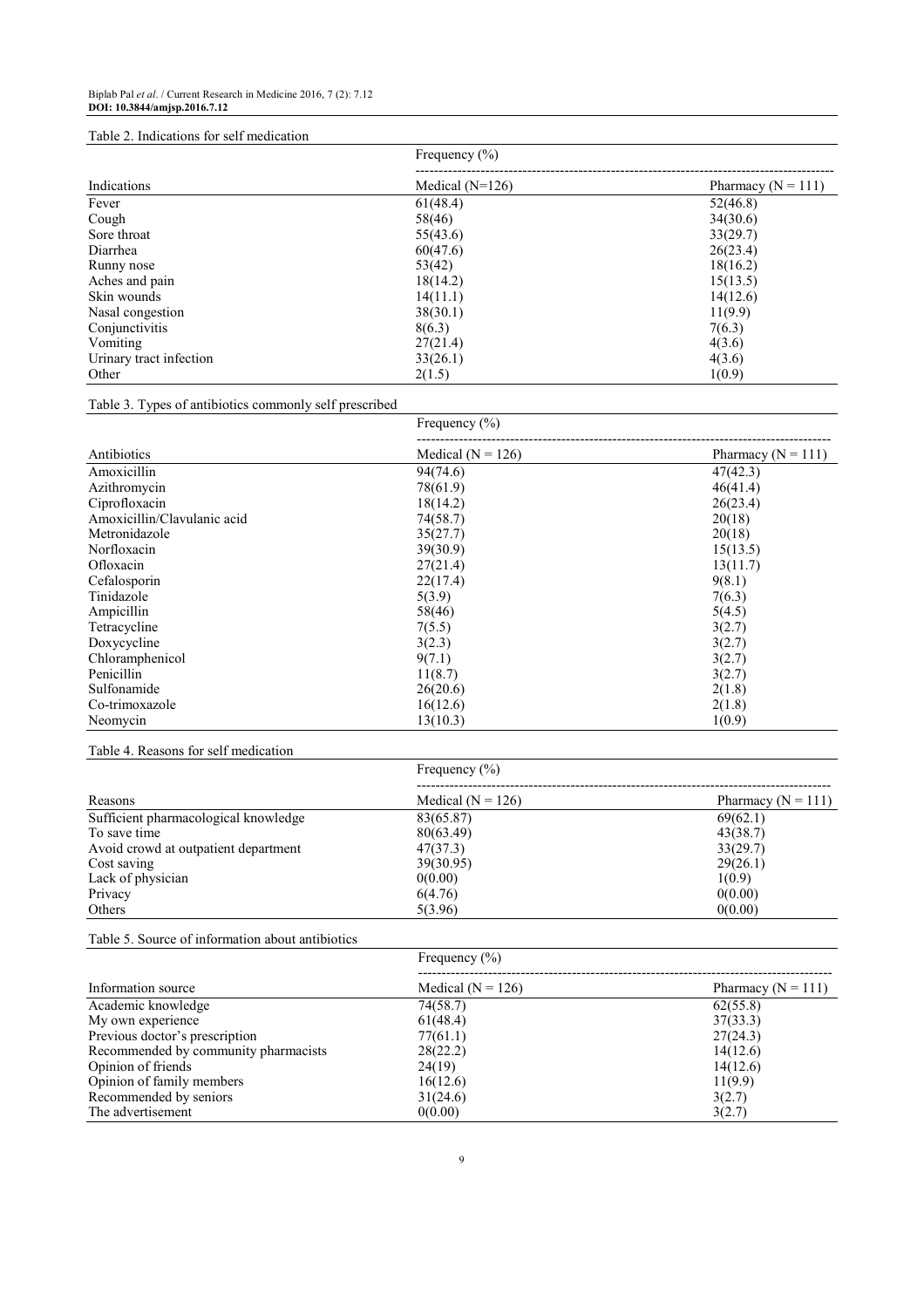





Fig. 2. Attitude of students towards self medication

About 44.4% of medical students considered self medication as an acceptable practice, whereas 20.6% had an opposite view on it. About half of the pharmacy respondents (49.5%) considered it as an acceptable practice compared to 44.1% against such opinion (Fig. 2). Majority of pharmacy (47.6%) and medical (46.8%) students had reported that they were not confident enough to treat common infectious diseases (Fig. 1).

#### **Discussion**

In India, to the best of our knowledge, this is one of the few comparative studies done exclusively on antibiotic self usage among medical and pharmacy students. Our study has shown a high prevalence of antibiotics self administration practices existing among the students of two major domains of health care. In concordance to the results our study, students of health care professionals also reported a high prevalence non prescription drugs usage (Banerjee and Bhadury, 2012; Aditya and Rattan, 2013). The rate of use of antibiotics among the students of health care in different countries

were found to be 43.2% in Nigeria (Ehigiator *et al*., 2013), 47.8% in Southern China (Pan *et al*., 2012), 79.5% in Sudan (Awad and Eltayeb, 2007) and 48% in Iran (Sarahroodi *et al*., 2010).

Concerning to type of antibiotics commonly used, amoxicillin was reported as most commonly used antibiotic among medical as well pharmacy students, while the lowest tendency of self medication was observed with doxycycline as well as with neomycin. Similar observations were also found among medical undergraduates of Ghana (Donkor *et al*., 2012) and Northern Nigeria (Fadare and Tamuno, 2011). The possible reasons behind the use of amoxicillin could be its better absorption property,easy availability, inexpensive, effective against a broad range of pathogen and considered as safe. In this study, participants reported fever, cough followed by diarrhea, which were the predominant conditions for the self medication, which is in concordance with the results from other study (Ling *et al*., 2011; Pankaj *et al*., 2015).

Most of the medical students cited that prescription which was advised for past illness was the main source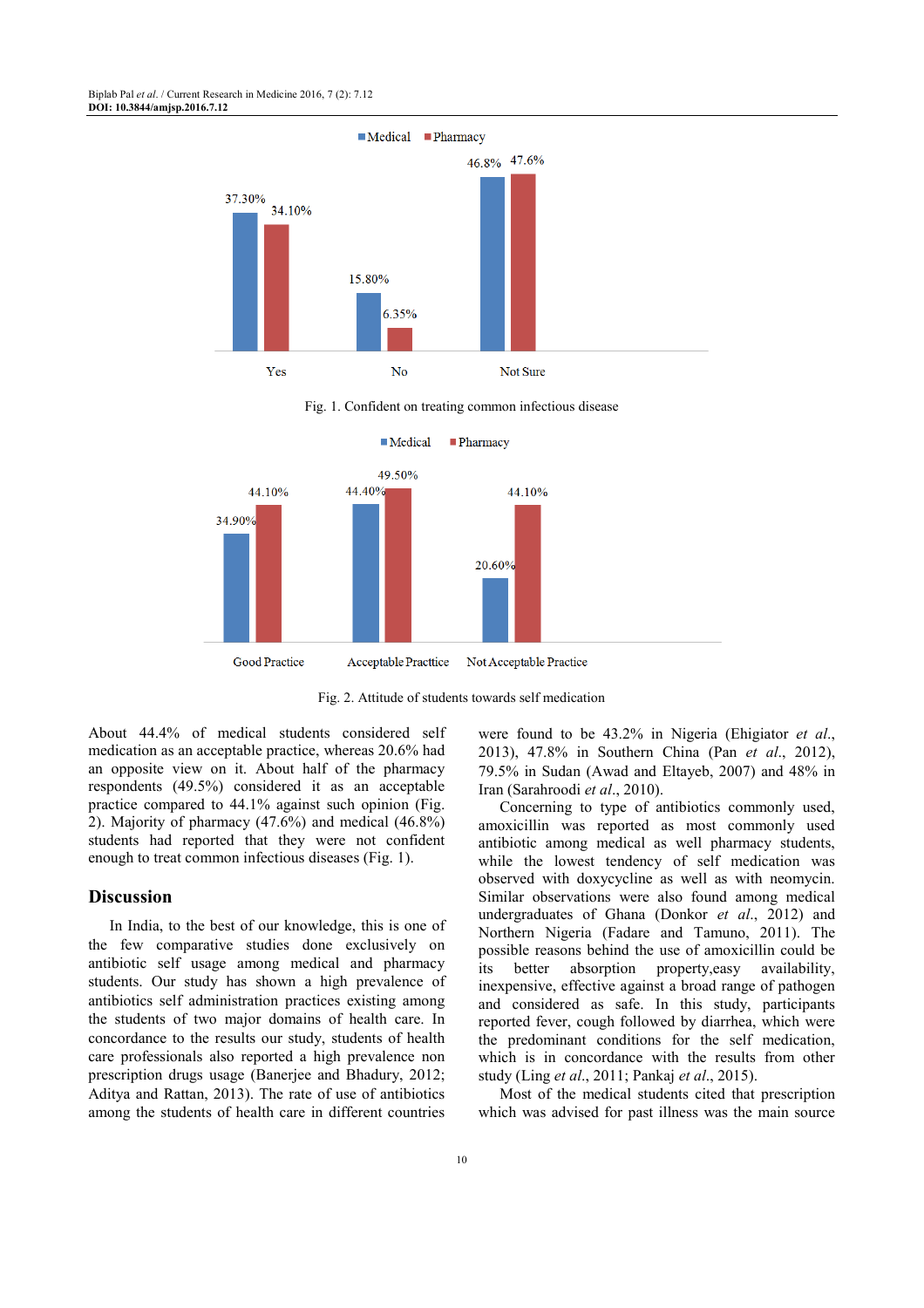of information regarding antibiotic use. Using previous doctor's prescription for self diagnosed disorders may invite the risk of misdiagnosis, treatment failure and serious adverse drug reaction. Moreover, dose can also be insufficient to produce the desired effect due its previous use. Academic knowledge was the prominent source of information among pharmacy respondents. Similar observation as reported by medical students was also observed among dental students (Kumar *et al*., 2013; Aditya and Rattan, 2013). However, in another study from India among pharmacy and nursing students showed that the pharmacists were the major source of information regarding antibiotics (Ritu *et al*., 2011; Goel and Gupta, 2013).

Among the various reasons which indulged them into this practices, sufficient pharmacological knowledge and lack of time to visit doctors was the commonest. It is a common perception that as medical and pharmacy students possesses sound knowledge related to drugs, their pharmacological property and diseases, self medication practice was found to be more common among them. However, study among medical students from West Bengal, India, lack of time was the foremost reason (Banerjee and Bhadury, 2012). Another study from South India among medical professionals revealed illness was not severe enough to consult a physician (70.5%) followed by sufficient pharmacological knowledge (45%) as the foremost reason (Kumar *et al*., 2013). Various common reasons for self administration practices among students as reported by other countries were less expensive (40.5%) in Ghana (Banerjee and Bhadury, 2012), prior experience of treating similar illness was observed (69.6%) in Ethiopia (Eticha, 2014) and (45.5%) in Bahrain (James *et al*., 2006).

Respiratory Tract Infection (RTI) occurs mainly due to viral infections and antibiotics had no role in it. Despite this fact a high percentage of students had taken antibiotics for cough and sore throat, which ultimately led to financial loss and increases the risk of health hazards. A large proportion of pharmacy students did not complete the treatment course. It's well known fact that use of antibiotics at inadequate dose carries the risk of antibiotic resistance and its spread among microbial population (Harbarth and Samore Matthew, 2005). This may be the reason for the growing crisis of bacterial resistance which itself is a serious threat. Moreover, it also reduces the therapeutic option for clinicians. In addition to that, infection produce by these resistant pathogens poses economic burdens and treatment difficulty. Despite the antimicrobial drug laws that prohibits the use of antibiotics without written doctor's prescription, results of this study indicates, antibiotics are easily available without prescription and shows the high prevalence antibiotic self administration practices.

## **Limitation of the Study**

This study was based on recollecting the information on antibiotics usage in the past one year, thus, it is affected by recall bias and students were requested to fill the questionnaire independently but mutual influence could not be completely ruled out. As the sample size of the study was small, so larger samples from multiple centers are required.

### **Conclusion**

The results of our study showed that the use of antibiotics for self diagnosed disorders among medical and pharmacy students in North India is alarmingly high. The easy availability of antibiotics and knowledge of drugs and diseases might have encouraged them for self medication. The results obtained would be helpful in providing a framework for designing programs emphasizing on the risks associated with inappropriate use of antibitics among budding health care professionals. To minimize the risk associated with the indiscriminate use of antibiotics and to create awareness regarding its merits and demerits, students of health care professionals needs to be educated.

### **Funding Information**

This research was not financially supported.

#### **Author's Contributions**

**Biplab Pal:** Participated in data collection and wrote the manuscript**.** 

**Krishna Murti:** Designed the study**.** 

**Ashok Kumar Gupta:** wrote the manuscript.

**Urmi Choudhury:** Participated in data collection.

**Manoj Rastogi:** Analyzed the data.

**Harsh Pandey:** Participated in data collection.

**Chandra Shekhar Lal:** Analyzed the data, wrote the manuscript.

**Krishna Pandey:** Wrote the manuscript. **Pradeep Das:** Designed the study**.**

#### **Conflicts of Interest**

The authors declare that they have no conflicts of interest to disclose.

### **References**

Abasaeed, A., J. Vlcek, M. Abuelkhair and A. Kubena, 2009. Self-medication with antibiotics by the community of Abu Dhabi Emirate, United Arab Emirates. J. Infect. Dev. Ctries., 3: 491-497. PMID: 19762966